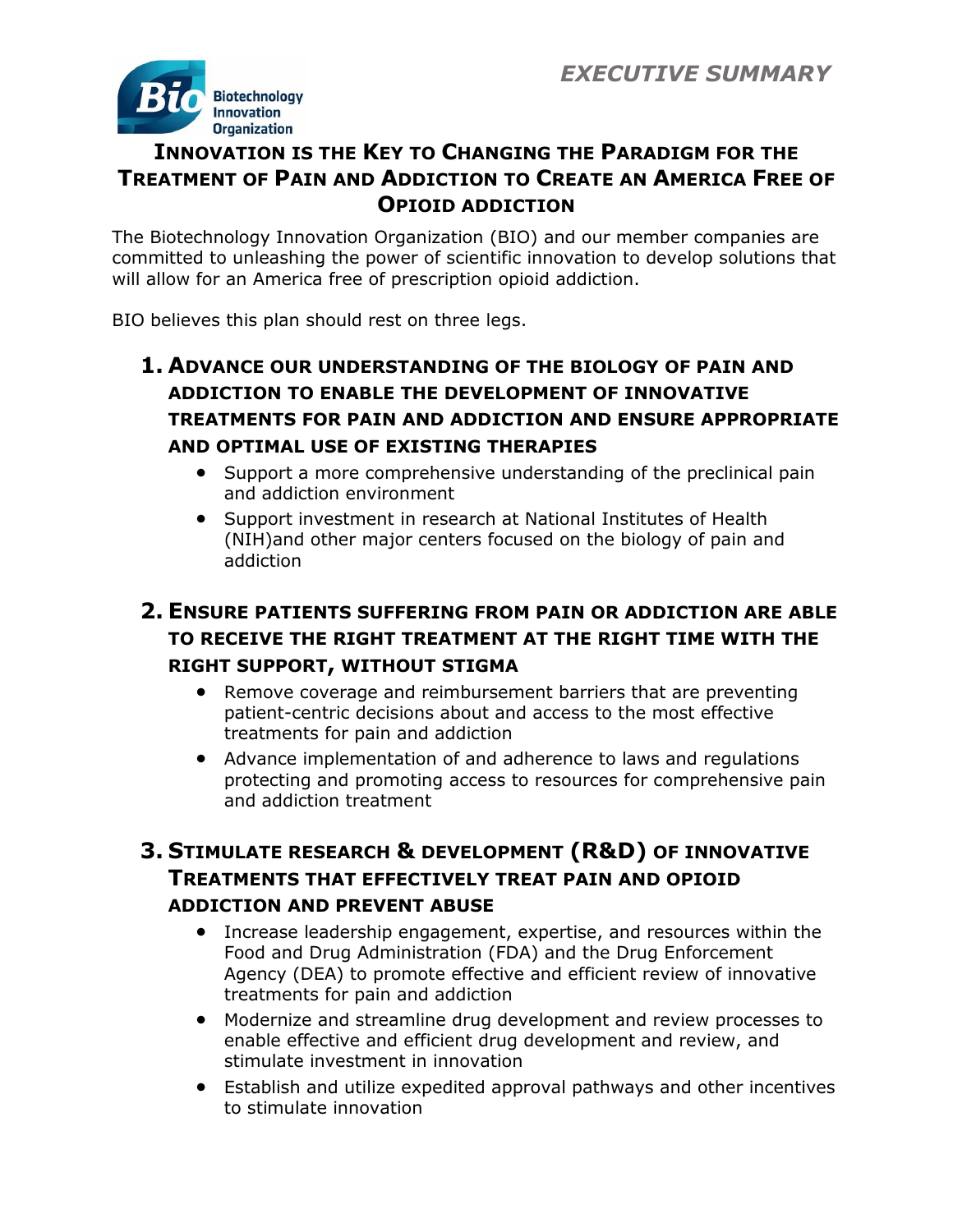

## **ADVANCE OUR UNDERSTANDING OF THE BIOLOGY OF PAIN AND ADDICTION TO ENABLE THE DEVELOPMENT OF INNOVATIVE TREATMENTS FOR PAIN AND ADDICTION AND ENSURE APPROPRIATE AND OPTIMAL USE OF EXISTING THERAPIES**

Understanding the biology underlying pain and addiction are critical to supporting the discovery of novel and safer treatments for both pain and addiction as well as for ensuring that patients receive the right treatment at the right time, with the right support, and without stigma. Unfortunately, our current understanding of pain and addiction biology is lacking.

### *Support a more comprehensive understanding of the preclinical pain and addiction environment*

A more comprehensive understanding of mechanisms underlying different types of pain as well as biomarkers that allow for the differentiation of pain subsets, and identification of preclinical models that better translate to therapeutic outcomes for people are needed to inform the development of novel and safer treatments.

- Support research investigating potential therapeutic targets with increased receptor/intracellular signaling selectivity
- Support research investigating novel mechanisms for preventing and/or treating opioid addiction and overdose
- Support the identification and validation of biomarkers that identify subsets of pain and more accurately predict treatment response for both pain and addiction
- Support the identification and utilization of more effective drug screening models and assays that better translate to therapeutic outcomes for patients
- Support research focused on elucidating the underlying biological mechanisms of different types of pain and addiction, as well as differences in pain perception

### *Support a more comprehensive understanding of the clinical pain and addiction environment*

Comprehensive methods for evaluating pain in the patient, tools that allow for better diagnosis of pain, as well as the establishment of clinical trial registries, clinical trial networks, and data sharing and analytics will be critical for ensuring that patients are able to receive the most appropriate treatment.

- Encourage the development and use, in both the clinic and clinical trial setting, of more comprehensive and objective tools for assessing pain that take into account acute versus chronic pain, the possible neurobiological and psychosocial mechanisms underlying pain, individual differences in pain perception, and distinctions between somatic and psychic pain
- Support research into the development of diagnostic tools that enable the identification of specific causes of pain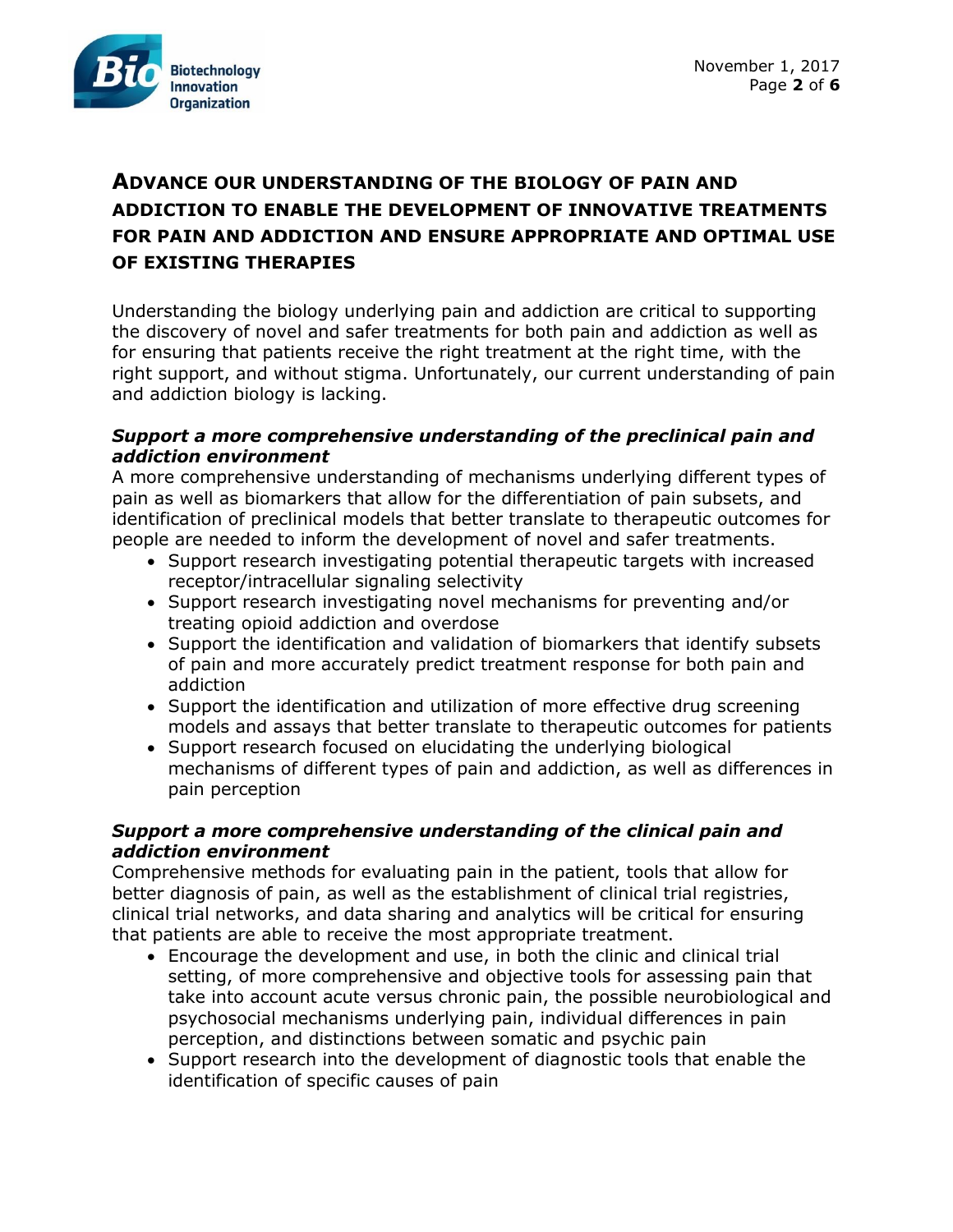

- Promote multi-disciplinary approaches to treating pain and addiction by enabling approaches for determining risk or susceptibility for individual patients, and associate outcomes with the basic neurobiology and/or pharmacological alterations
- Establish clinical trial registries and clinical trial networks for pain and addiction to help develop, validate, refine, and deliver new treatment options to patients
- Encourage public and private payers, academic researchers, and industry sponsors to apply data analytic methodologies to answer important questions about pain and addiction treatment, including but not limited to: Which treatments work best for whom? What is the optimal duration of specific treatments? When should a patient's treatment regimen be changed, and how? Given the critical role that treatment must play in ending the opioid epidemic, every effort should be made to maximize the use of data to guide policy-making decisions that support the most effective approaches.

## **INNOVATION IS THE KEY TO CHANGING THE PARADIGM FOR THE TREATMENT OF PAIN AND ADDICTION TO CREATE AN AMERICA FREE OF OPIOID ADDICTION**

The Biotechnology Innovation Organization (BIO) and our member companies are committed to unleashing the power of scientific innovation to develop solutions that will allow for an America free of prescription opioid addiction.

### **ENSURE PATIENTS SUFFERING FROM PAIN OR ADDICTION ARE ABLE TO RECEIVE THE RIGHT TREATMENT AT THE RIGHT TIME WITH THE RIGHT SUPPORT, WITHOUT STIGMA**

Patients suffering from pain or addiction should have knowledge of, access to, and coverage for all available medicines in order to make informed decisions about their treatment. A patient-centric approach to the treatment of pain and addiction will help prevent opioid addiction and provide better care for those who are diagnosed with addiction.

### *Remove coverage and reimbursement barriers that are preventing patientcentric decisions about and access to the most effective treatments for pain and addiction*

The healthcare coverage and reimbursement system includes barriers to current treatment options for pain and addiction, and presents potential barriers for access to advances in treatment. Addressing these coverage issues is imperative to delivery of the right treatment at the right time for each patient suffering from pain and addiction.

• Establish appropriate payer coverage pathways for current pain and addiction treatments and innovative treatment options (some examples include but are not limited to non-opioid treatments, practitioner-administered (or non-oral), and abuse deterrent formulations) including: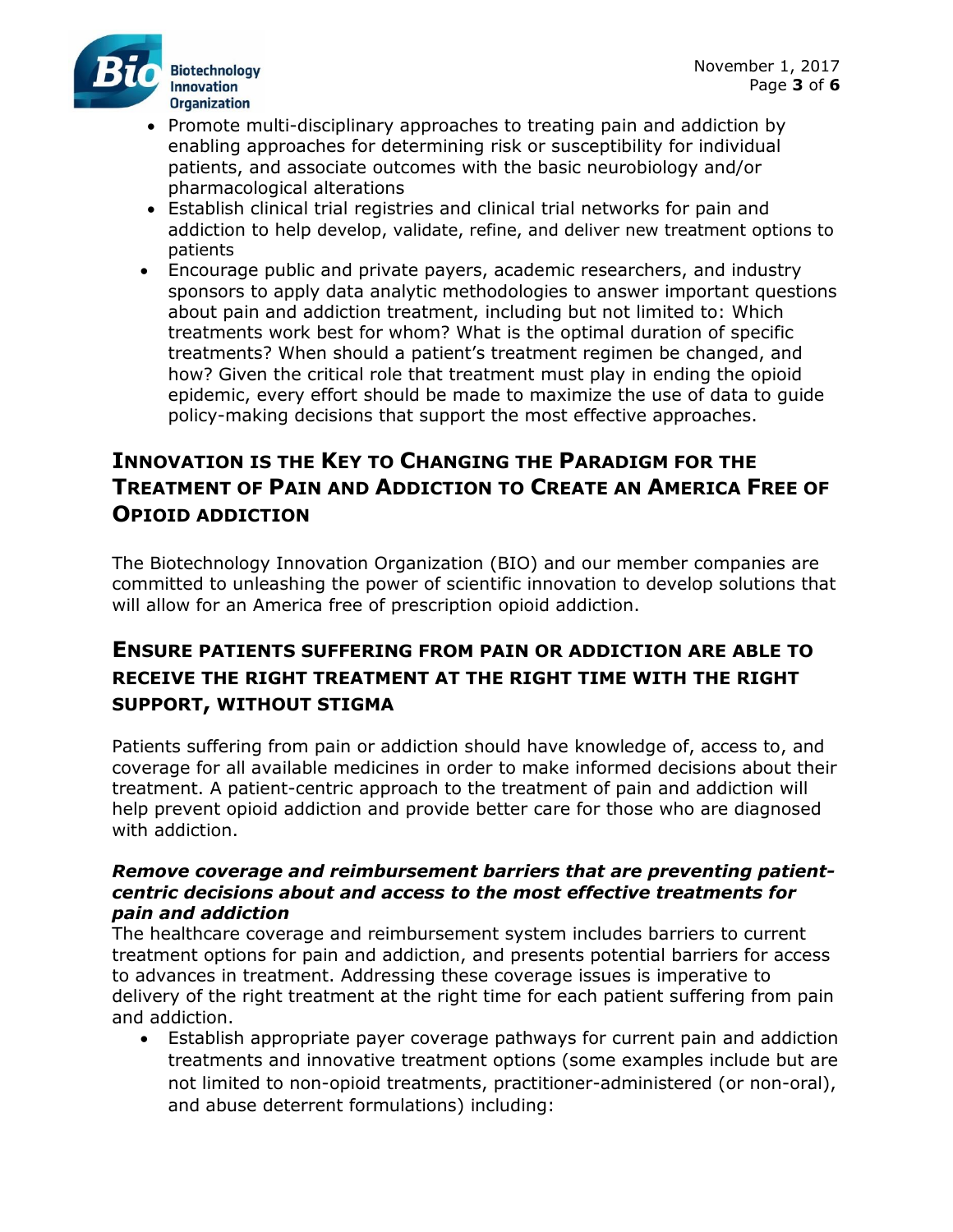

- $\circ$  Ensure that the route or location of administration of specific pain or addiction treatments does not hinder patient access to treatment
- o Secure timely designation of specific healthcare payment codes for each approved therapy for pain and addiction for adequate reimbursement of therapies
- $\circ$  Eliminate insurance coverage barriers that impact patient access to the most appropriate or most timely course of treatment for their given condition (*i.e*., step-therapy, fail first, cost sharing requirements, care limits on substance use disorder treatment)
- o Provide coverage for medication assisted treatment (MAT) for substance use disorders and for all Food and Drug Administration (FDA) approved substance abuse disorder treatments across health insurance access points
- $\circ$  Withdrawal of coverage for non-abuse deterrent formulations when abuse deterrent formulations with identical patient outcomes are available

### *Advance implementation of and adherence to laws and regulations protecting and promoting access to resources for comprehensive pain and addiction treatment*

Recent and future legislative and regulatory activities include critical reforms to ensure patient access to comprehensive treatment for pain and addiction and activities to combat the opioid crisis.

- Ensure equitable coverage for treatment of substance use disorders as mandated under the Mental Health Parity and Addiction Equity Act (MHPAEA)
- Support proper implementation of the aligned directives and activities of the Comprehensive Addiction and Recovery Act (CARA)
- Support future legislative and regulatory efforts to revolutionize the treatment of and response to pain and addiction

## **STIMULATE RESEARCH & DEVELOPMENT (R&D) OF INNOVATIVE TREATMENTS THAT EFFECTIVELY TREAT PAIN AND OPIOID ADDICTION AND PREVENT ABUSE**

Steady investments in drug discovery are critical for drug development and for bringing treatments to patients that need them. Over the past ten years investments in treatments for pain have been inconsistent. Several factors influence the lack of investments into treatments for pain and addiction including uncertainty in both coverage and access of treatments and drug development and regulatory review requirements. Modernization of drug development and approval processes, increased engagement between the FDA and industry sponsors, and incentives for the development of new therapies will help mitigate some of these issues.

### *Increase leadership engagement, expertise, and resources within the Food and Drug Administration (FDA) and the Drug Enforcement Agency (DEA) to*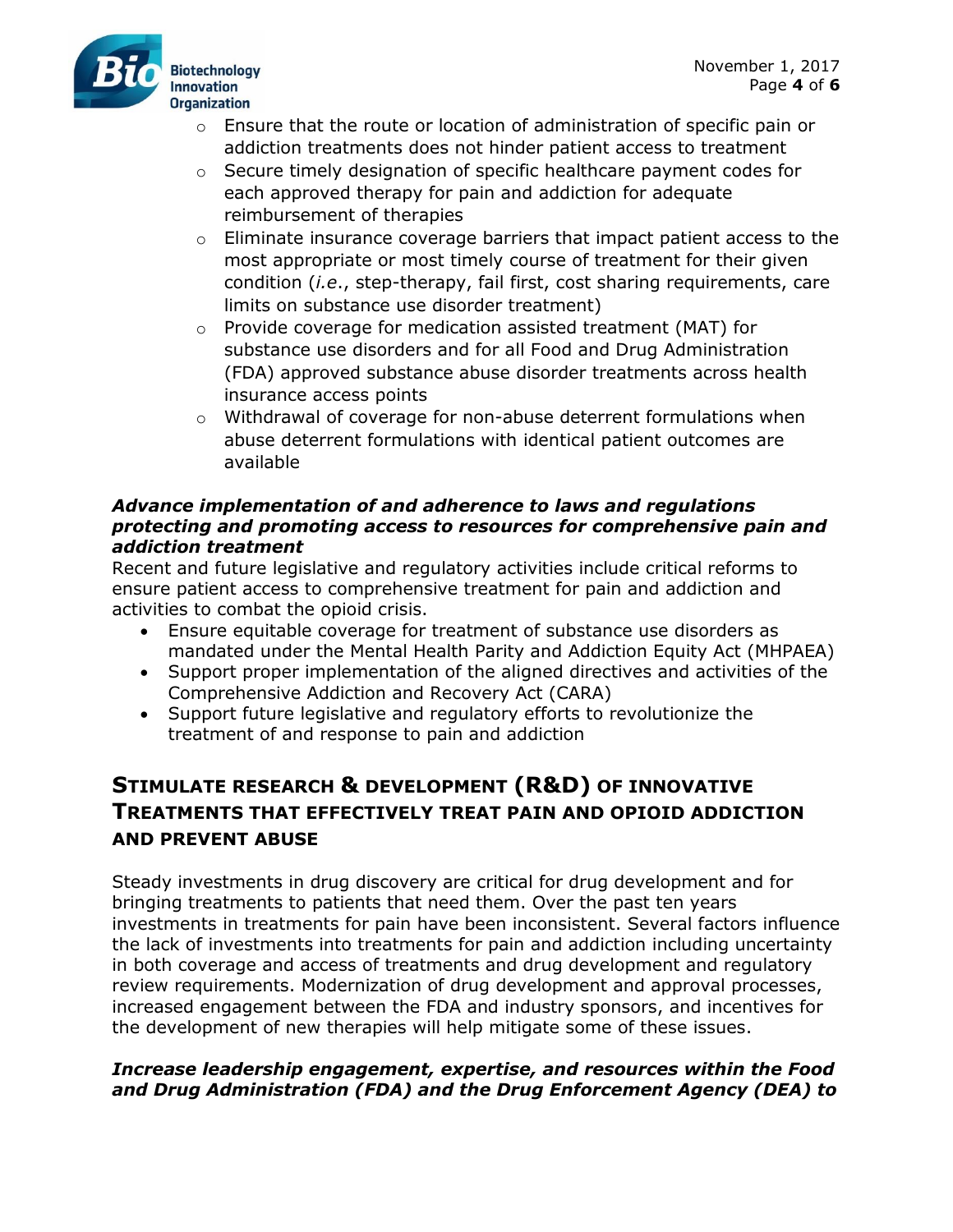### *promote effective and efficient review of innovative treatments for pain and addiction*

Currently, limited resources within the FDA and a lack of communication between the FDA, the DEA, and industry sponsors has led to inefficient review of novel and safer treatments for both pain and addiction and have prevented individuals from receiving appropriate access to medicines that treat pain and addiction. Increased resources within the FDA and improved communication between the FDA and industry sponsors will help clarify the Agency's expectations and speed approval and access to novel and safer treatments.

- Increase engagement of senior FDA leadership to support transparency, consistency, and effective communication between FDA and industry sponsors, throughout the drug approval process
- Increase engagement of senior FDA and DEA leadership to support transparency, consistency, and effective communication with sponsors to enable effective and efficient approval processes and appropriate access to medicines that treat pain and addiction
- Increase resources and expertise within the FDA to ensure efficient and effective review of abuse deterrent formulations of conventional opioids, novel and safer treatments, and innovative treatments that have, in general, lower or no abuse liability
- Advance the development of FDA draft guidance and encourage clarity in existing guidance to address issues related to abuse deterrent formulations and analgesic indications in a way that supports innovation
- Ensure that 'best practices' are adopted by FDA divisions responsible for reviewing treatments for pain and addiction
- Ensure consistent application of warnings and other safety information regardless of diagnosis for all opioid medications approved for the treatment of pain and addiction
- Encourage global harmonization of regulatory requirements for treatments for pain and addiction

### *Modernize and streamline drug development and review processes to enable effective and efficient drug development and review, and stimulate investment in innovation*

Current approval requirements for novel and safer treatments for pain and addiction are often inefficient, redundant, and unsafe. Not only does this slow approval but it is also prohibitive for investments in pain and addiction treatments. The utilization of innovative clinical trial designs, and new data sources, as well as the validation and quantification of biomarkers for pain and addiction will allow for more effective, efficient, and safer drug development and review.

- Modernize and streamline clinical trial requirements by streamlining the number of clinical trials required for each type of pain and utilization of modern approaches for the collection of safety data.
	- $\circ$  Encourage the utilization of innovative clinical trials designs and new data sources that allow for the use of common control data to evaluate efficacy in multiple therapies and reduce the number of individuals exposed to control interventions